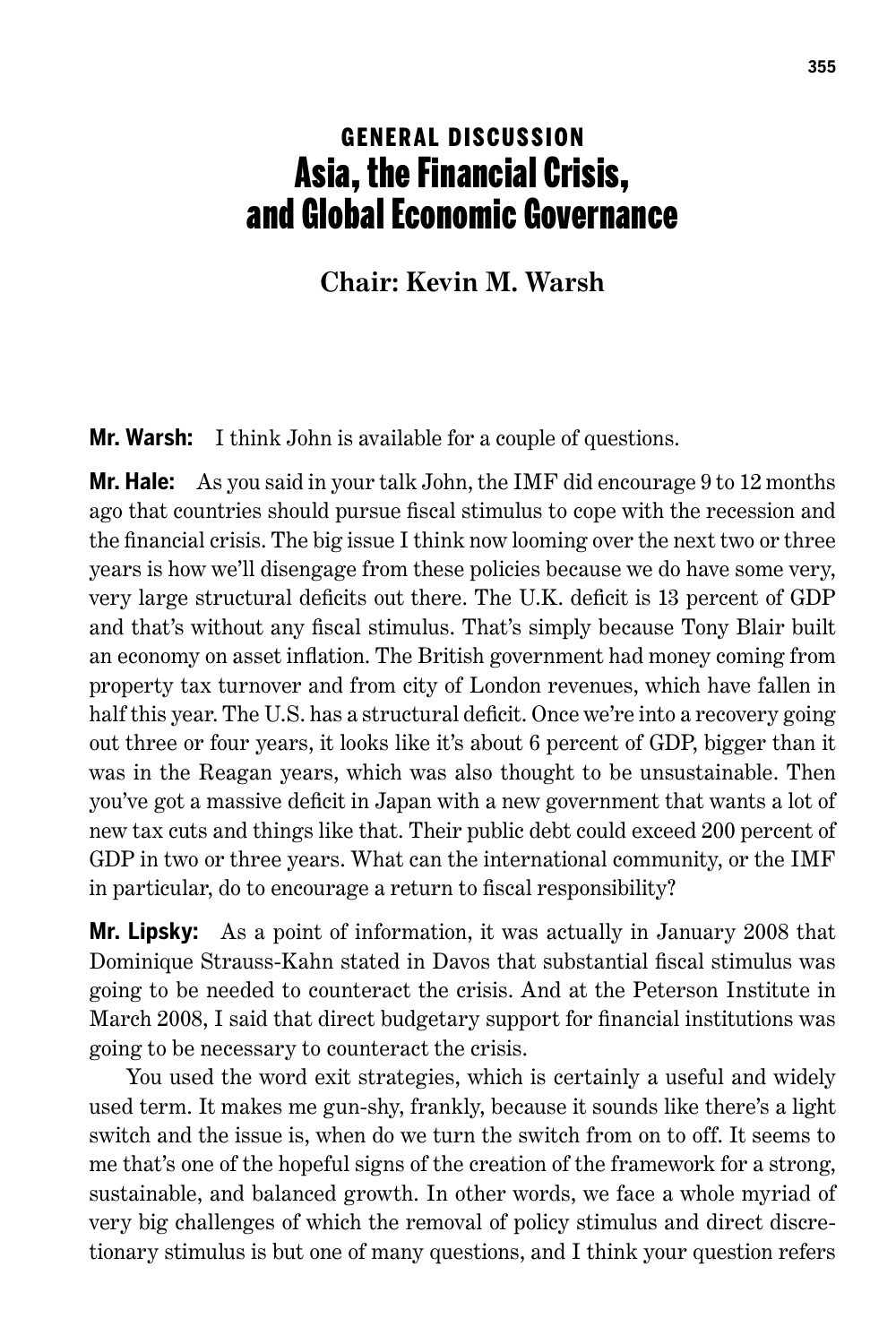to one of the critical challenges, one that we've been trying to call attention to. You'll find this discussed in some detail, for example in the latest *World Economic Outlook*, where we have a rather striking graph that portrays the net present value of the expected fiscal deficits in the leading economies. What it points out is that, even though the anti-crisis efforts are having a substantial impact on the overall debt-to-GDP ratio of the advanced economies, our figure is that, under current programs—in other words assuming that the 2010 discretionary stimulus is actually implemented as planned—the overall debt-to-GDP ratio for the leading G-20 countries is going to go from about 70 percent of GDP to about 100 percent by 2014. Trying to reduce the debt-to-GDP ratio on some plausible time frame, not a quick one, back to just the pre-crisis levels will require quite eye-popping levels of primary surpluses. And this is before you begin to deal with the issue that, according to the promises on the books in advanced economies, the combination of demographics plus plausible assumptions about increases in health-care costs are going to balloon the debt.

As I said, if you look at it in a net present value context, the anti-crisis measures are really a very small part of the fiscal problems that face us over the next couple of decades. As I've told our Fiscal Affairs Department, over the past couple of decades they've gotten used to worries about fiscal problems in developing emerging economies. I think in the next 10 to 15 years we're going to be talking about how to deal with fiscal challenges in the advanced economies. So it seems to me that this is exactly the context in which a collaborative strategy and collaborative approach should be useful. As I said, these are big problems. There's no guarantee they're going to be solved easily. I think it's quite encouraging that in every area so far the political response has been both collaborative and innovative. Now let's see if we can carry it through. It's going to be tough.

**Mr. Warsh:** One final question for John?

**Ms. Mandaro:** Today we saw Brazil impose a tax on foreign purchases of fixed income securities. This seems designed to tamper the capital inflows that have been the subject of so much discussion. Are you concerned about more controls like this being introduced? Would this be a bad thing? Can you give me your thoughts on that?

**Mr. Lipsky:** I'm probably going to disappoint you here. Since I haven't had a chance either to look at those Brazilian measures in detail or consult my colleagues, I don't really have any specific response. But it points out the kind of problems that have been raised by the rebound in capital flows. Obviously